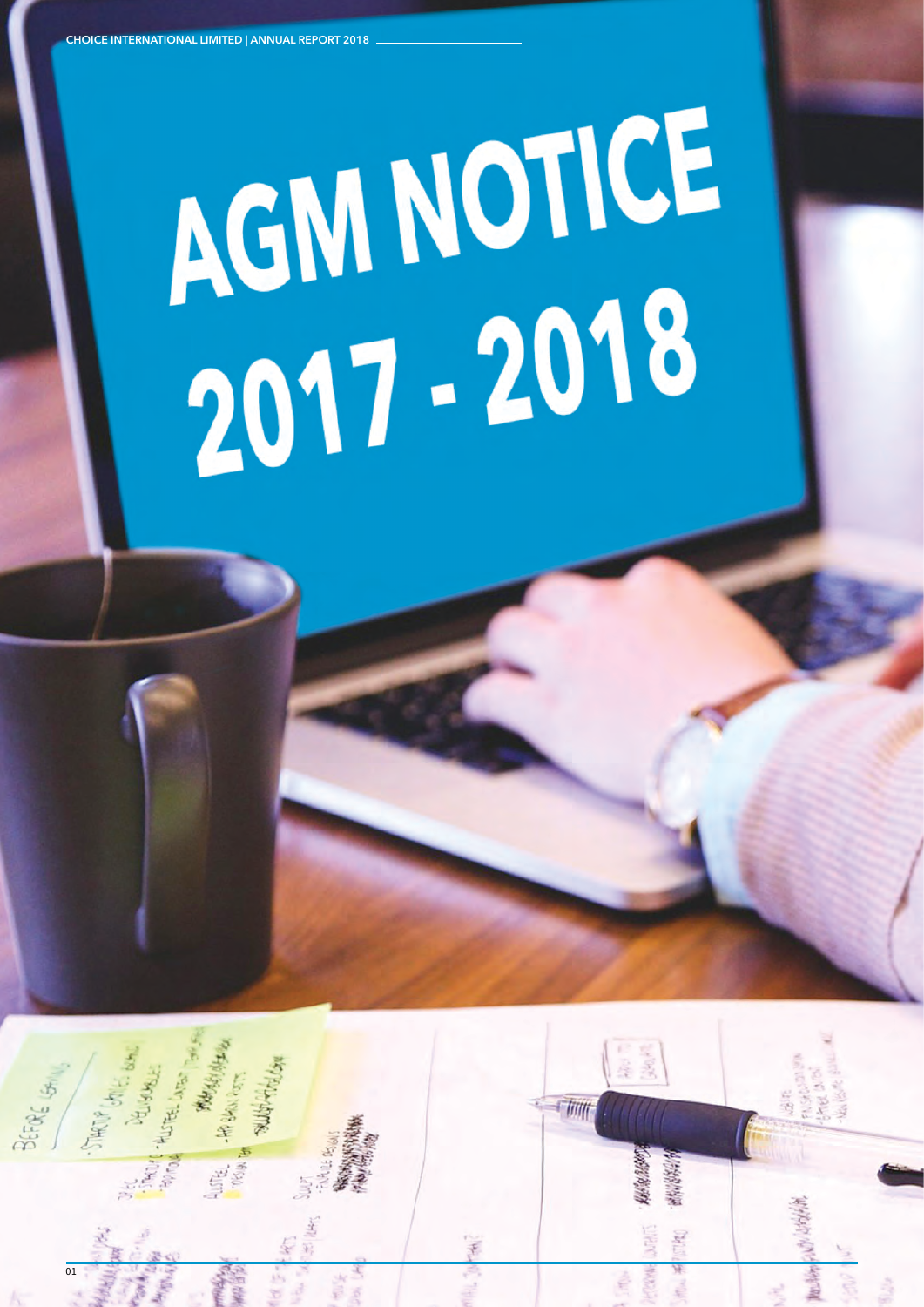

# **CHOICE INTERNATIONAL LIMITED**

CHOICE HOUSE, SHREE SHAKAMBHARI CORPORATE PARK, PLOT NO 156-158, J. B. NAGAR, ANDHERI (EAST), MUMBAI – 400099 Tel No: +91-22-6707-9999; Fax: +91-22-6707-9959 Email Id: info@choiceindia.com; CIN No: L67190MH1993PLC071117

Notice is hereby given that 25th Annual General Meeting (AGM) of the members of Choice International Limited will be held on Thursday, September 27, 2018 at 11.00 A.M. at Hotel Radisson, X -22 MIDC Central Park, Hanuman Nagar , Andheri ( East), Mumbai - 400093 to transact the following business:

# **ORDINARY BUSINESS**

- 1. To consider and adopt the audited financial statements (including the consolidated financial statements) of the Company for the financial year ended March 31, 2018 and the reports of the Board of Directors and Auditors thereon.
- 2. To appoint a Director in place of Mrs. Hemlata Poddar (DIN No: 02931322), who retires by rotation and, being eligible, offers herself for reappointment.
- 3. To Consider and, if thought fit, to pass with or without modification(s), the following resolution as an Ordinary Resolution:

"RESOLVED THAT pursuant to the provisions of Section 139, 142 and other applicable provisions, if any, of the Companies Act, 2013 and the Companies (Audit and Auditors) Rules, 2014 (including any statutory modification(s) or re-enactment thereof, for the time being in force), the Company hereby ratifies the appointment of M/s. Deloitte Haskins & Sells LLP, Chartered Accountants, Mumbai (Registration No.: 117366W/W 100018) as the Statutory Auditor of the Company, to hold office until the conclusion of the 29th Annual General Meeting of the company to be held in the year 2022 at such remuneration plus taxes as applicable and reimbursement of out-of pocket expenses in connection with the audit as the Board of Directors may fix in this behalf."

Date: August 09, 2018

Place: Mumbai By Order of the Board of Directors<br>Date: August 09.2018 (Karishma Shah) Company Secretary

Registered Office:

Choice House, Shree Shakambhari Corporate Park, Plot No,. 156-158, J.B. Nagar, Andheri (East), Mumbai – 400 099 Email Id: info@choiceindia.com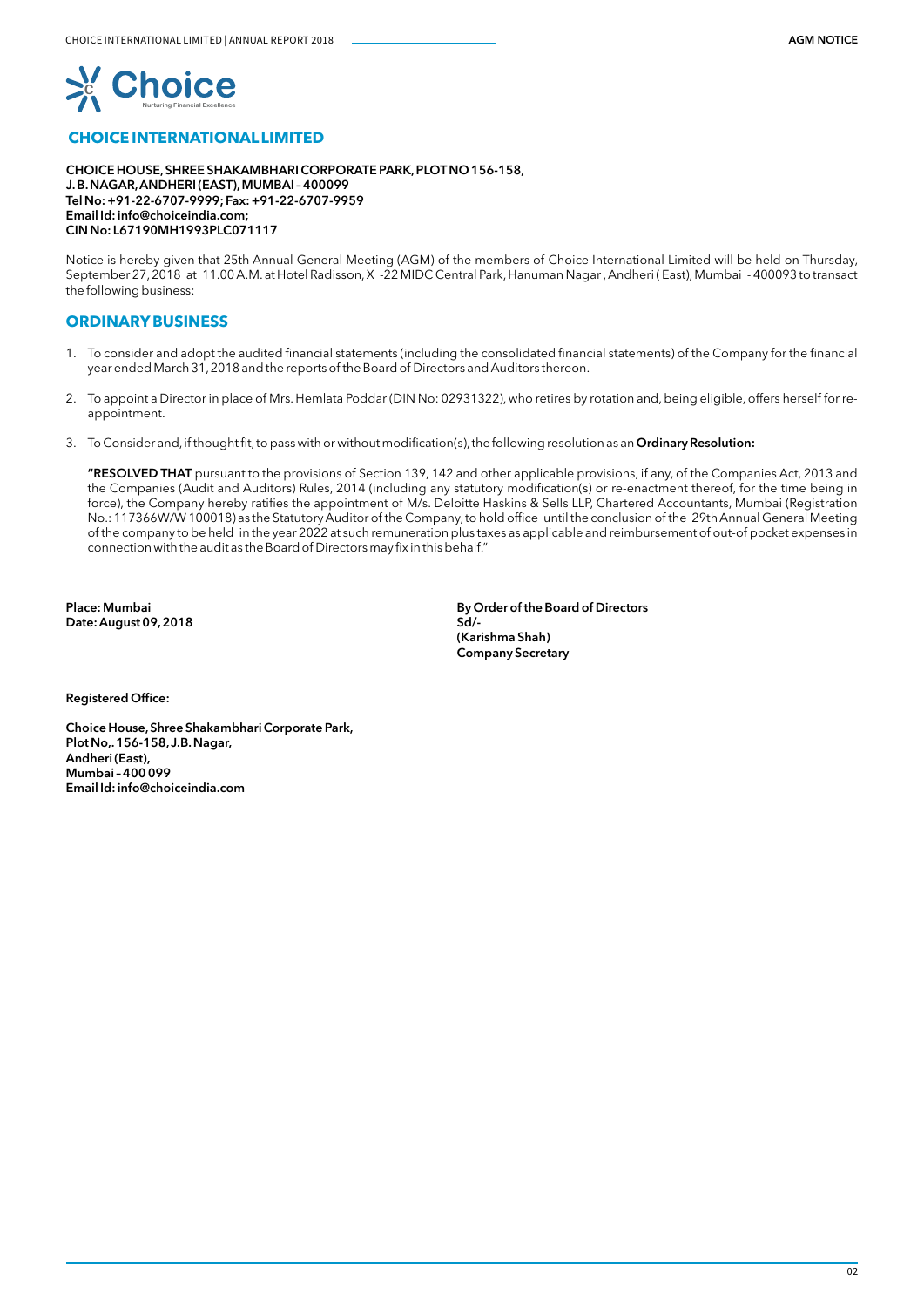# **NOTES**

- 1. A member entitled to attend and vote at the meeting is entitled to appoint a proxy or proxies to attend and vote instead of himself and proxy need not be a member of the company. A person can act as proxy on behalf of members not exceeding 50 (fifty) and holding in the aggregate not more than 10 (ten) percent of the total share capital of the company carrying voting rights. A member holding more than ten percent of the total share capital of the company carrying voting rights may appoint a single person as proxy and such person shall not act as a proxy for any other person or shareholder.
- 2. The instrument of proxy in order to be effective, should be deposited at the registered office of the company, duly completed and signed, not less than Forty Eight hours before the commencement of the meeting. A proxy form is sent herewith. Proxies submitted on behalf of the companies, societies etc. Must be supported by an appropriate resolution/authority, as applicable.
- 3. Corporate Members intending to send their authorized representative to attend the Meeting are requested to send a certified true copy of the Board Resolution authorizing their representative to attend and vote on their behalf at the meeting.
- 4. The Explanatory Statement setting out the material facts pursuant to Section 102 of the Companies Act, 2013 (" the Act"), concerning the Special Business in the Notice is annexed hereto and forms part of the Notice. The Profile of the Directors seeking reappointment, as required in terms of Regulation 36(3) of the SEBI (Listing Obligations and Disclosure Requirements) Regulations, 2015 is given below.
- 5. Members are requested to bring the Attendance Slip sent herewith duly filled for attending the Meeting along with identity Proof.
- 6. In terms of Section 101 and 136 of the Companies Act, 2013 read together with the Rules the Copy of the Annual Report comprising of Financial Statements, Board's Report etc. and the Notice are being sent by electronic mode, to those members who have registered their email ids with their respective depository participants or with the Registrar and Share Transfer Agents of the Company, unless any member has requested for a physical copy of the Annual Report , you may send your request to info@choiceindia.com mentioning your Folio/ DP & Client ID .
- 7. All members are requested to intimate changes, if any, in their registered address, immediately to the Registrar & Transfer Agents, Sharex Dynamic( India) Private Limited or to their depository participants in case shares are held in depository form, so as to enable us to dispatch the future communications at the correct addresses.
- 8. All documents referred to in the notice are open for inspection at the registered office of companies during the working days and office working hours.
- 9. The Register of Members and Share Transfer Books of the Company shall remain closed from September 21, 2018 to September 27, 2018 (both days inclusive).
- 10. To support the 'Green Initiative', the Members who have not registered their e-mail addresses are hereby requested to register the same with Registrars/ Depositories 'and to enable us to send the communications/ informations/ Annual Reports to the shareholders thus making the process much faster. In order to receive copies of Notice of Annual General Meeting and other communication through e-mail, Members are requested to register their e-mail addresses with the Company by sending an e-mail to info@choiceindia.com.
- 11. Members may note that the Company' website is www.choiceindia.com

### 12. Voting through electronic means:

 In compliance with the provisions of Section 108 of the Companies Act, 2013 and Rule 20 of the Companies (Management and Administration) Rules, 2014, the Company is pleased to provide members facility to exercise their right to vote at the General Meeting by electronic means and the business may be transacted through e-Voting services provided by Central Depository Services (India) Limited (CDSL):

### The instructions for members for voting electronically are as under:-

- (I) The voting period begins on September 24, 2018 at 9.00 am and ends on September 26, 2018 at 6.00 pm. During this period shareholders' of the Company, holding shares either in physical form or in dematerialized form, as on the cut-off date of September 20, 2018, may cast their vote electronically. The evoting module shall be disabled by CDSL for voting thereafter.
- (ii) The Shareholders should log on to the e-voting website www.evotingindia.com
- (iii) Click on "Shareholders" tab.
- (iv) Now Enter your User ID
	- a. For CDSL: 16 digits beneficiary ID,
	- b. For NSDL: 8 Character DP ID followed by 8 Digits Client ID,
	- c. Members holding shares in Physical Form should enter Folio Number registered with the Company.
- (v) Next enter the Image Verification as displayed and Click on Login.
- (vi) If you are holding shares in demat form and had logged on to www.evotingindia.com and voted on an earlier voting of any company, then your existing password is to be used.
- (vii) If you are a first time user follow the steps given below:

|                                        | For Members holding shares in Demat Form and<br><b>Physical Form</b>                                                                                                                                                                                                                                                                                                                                                                                                                             |  |
|----------------------------------------|--------------------------------------------------------------------------------------------------------------------------------------------------------------------------------------------------------------------------------------------------------------------------------------------------------------------------------------------------------------------------------------------------------------------------------------------------------------------------------------------------|--|
| PAN*                                   | Enter your 10 digit alpha-numeric *PAN issued by<br>Income Tax Department (Applicable for both demat<br>shareholders as well as physical shareholders)                                                                                                                                                                                                                                                                                                                                           |  |
|                                        | Members who have not updated their PAN with the<br>Company/Depository Participant are requested to<br>use the first two letters of their name and the 8 digits<br>of the sequence number in the PAN field<br>In case the sequence number is less than 8 digits<br>enter the applicable number of 0's before the<br>number after the first two character of the name in<br>Capital letters. Eq. If your name is Ramesh Kumar<br>with sequence number 1 then enter RA00000001 in<br>the PAN field. |  |
| DOB#                                   | Enter the Date of Birth as recorded in your demat<br>account or in the company records for the said demat<br>account or folio in dd/mm/yyyy format.                                                                                                                                                                                                                                                                                                                                              |  |
| Dividend<br>Bank<br>Details<br>OR Date | Enter the Dividend Bank Details or Date of Birth ( in<br>dd/mm/yyyy format) as recorded in your demat<br>account or in the company records in order to login.                                                                                                                                                                                                                                                                                                                                    |  |
|                                        | If both the details are not recorded with the<br>depository or company please enter the member<br>id/folio number in the Dividend Bank details field<br>as mentioned in instruction (iv).                                                                                                                                                                                                                                                                                                        |  |

- (viii) After entering these details appropriately, click on "SUBMIT" tab.
- (ix) Members holding shares in physical form will then reach directly the Company selection screen. However, members holding shares in demat form will now reach 'Password Creation' menu wherein they are required to mandatorily enter their login password in the new password field. Kindly note that this password is to be also used by the demat holders for voting for resolutions of any other company on which they are eligible to vote, provided that company opts for e-voting through CDSL platform. It is strongly recommended not to share your password with any other person and take utmost care to keep your password confidential.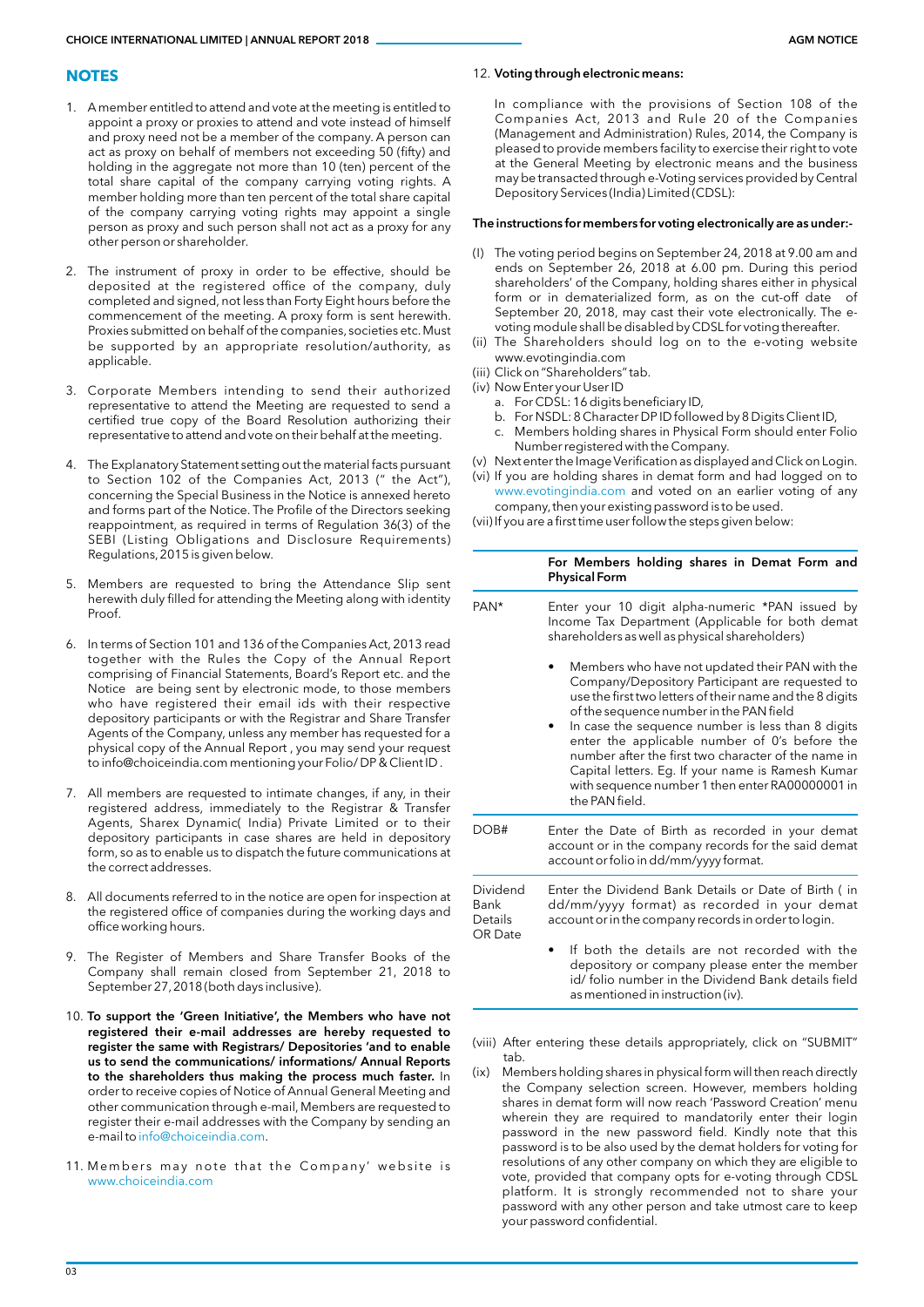- (x) For Members holding shares in physical form, the details can be used only for e-voting on the resolutions contained in this Notice.
- (xi) Click on the EVSN for the relevant Choice International Limited on which you choose to vote.
- (xii) On the voting page, you will see "RESOLUTION DESCRIPTION" and against the same the option "YES/NO" for voting. Select the option YES or NO as desired. The option YES implies that you assent to the Resolution and option NO implies that you dissent to the Resolution.
- (xiii) Click on the "RESOLUTIONS FILE LINK" if you wish to view the entire Resolution details.
- (xiv) After selecting the resolution you have decided to vote on, click on "SUBMIT". A confirmation box will be displayed. If you wish to confirm your vote, click on "OK", else to change your vote, click on "CANCEL" and accordingly modify your vote.
- (xv) Once you "CONFIRM" your vote on the resolution, you will not be allowed to modify your vote.
- (xvi) You can also take out print of the voting done by you by clicking on "Click here to print" option on the Voting page.
- (xvii) If Demat account holder has forgotten the changed password then Enter the User ID and the image verification code and click on Forgot Password & enter the details as prompted by the system.

(xviii) Note for Non- Individual Shareholders and Custodians

- Non-Individual shareholders (i.e. other than Individuals, HUF, NRI etc.) and custodians are required to log on to https://www.evotingindia.com and register themselves as Corporates.
- A scanned copy of the Registration Form bearing the stamp and sign of the entity should be emailed to helpdesk.evoting@cdslindia.com.
- After receiving the login details a compliance user should be created using the admin login and password. The Compliance user would be able to link the account(s) for which they wish to vote on.
- The list of accounts should be mailed to helpdesk.evoting@cdslindia.com and on approval of the

accounts they would be able to cast their vote.

- A scanned copy of the Board Resolution and Power of Attorney (POA) which they have issued in favour of the Custodian, if any, should be uploaded in PDF format in the system for the scrutinizer to verify the same.
- (xix) In case you have any queries or issues regarding e-voting, you may refer the Frequently Asked Questions ("FAQs") and evoting manual available at www.evotingindia.com, under help section or write an email to helpdesk.evoting@cdslindia.com .

### Other Instructions:

- (i) Once the vote on a resolution is cast by the member, the member shall not be allowed to change it subsequently.
- (ii) The voting rights of members shall be in proportion to their shares of the paid up equity share capital of the Company as on the cut-off date of September 20, 2018
- (iii) M/S R. M. Mimani & Associates LLP, Company, Practicing Company Secretaries, has been appointed as the Scrutinizer to scrutinize the e-voting process in a fair and transparent manner.
- (iv) The Scrutinizer shall within a period not exceeding three (3) working days from the conclusion of the e-voting period unblock the votes in the presence of at least two (2) witnesses not in the employment of the Company and make a Scrutinizer's Report of the votes cast in favour or against, if any, and submit forthwith to the Chairman of the Company.
- (v) The Results shall be declared on or after the AGM of the Company. The Results declared alongwith the Scrutinizer's Report shall be placed on the Company's website www.choiceindia.com and communicated to the stock exchanges.
- (I) Members who do not have access to e-voting facility may send duly completed Ballot Form enclosed with the Notice so as to reach the Scrutinizer appointed by the Board of Directors of the Company, M/S R.M. Mimani &Associates LLP, Practising Company Secretary, at the Registered Office of the Company not later than September 26, 2018 (6.00 p.m.). Ballot Form received after this date will be treated as invalid.

Details of Directors seeking appointment/ re appointment at the Annual General Meeting scheduled to be held on September 27, 2018 (Pursuant to Regulation 36(3) of SEBI (Listing Obligation and Disclosure Requirements), Regulation 2015.

| Date of Birth Age<br>March 08, 1982<br>Date of Appointment<br>January 30, 2010<br>Relationship with Directors & Key Managerial Personnel<br>Non-Executive Director<br>Expertise in specific Functional area<br>Management Practices<br>Post Graduate degree in Political Science<br>Qualification<br>Board Membership of other Listed Companies<br>NIL<br>Chairman/Member of the Committee of the Board of Director<br>Yes<br>a) Audit Committee<br>NIL | Name of the Director | Hemlata Kamal Poddar (Reappointment) |
|---------------------------------------------------------------------------------------------------------------------------------------------------------------------------------------------------------------------------------------------------------------------------------------------------------------------------------------------------------------------------------------------------------------------------------------------------------|----------------------|--------------------------------------|
| b)Nomination & Remuneration Committee<br>Member<br>c) Stakeholder Relationship Committee<br>Chairman<br>No. of Shares held in the Company<br>8,50,000                                                                                                                                                                                                                                                                                                   |                      |                                      |

### Note:

- 1. Detailed profile of the above Director is given as part of the Annual Report. The Directorship, Committee Memberships and Chairmanships does not include positions in foreign companies, unlisted companies and private companies, position as an advisory board member and position in companies under section 8 of the Companies Act, 2013. Information pertaining to remuneration paid to the Director who is being re-appointed and number of Board Meetings attended by them during the year 2017- 18 are provided in Corporate Governance Report.
- 2. The proposal for appointment/ re-appointment and revision in terms of remuneration of Directors has been approved by the Board pursuant to the recommendation of the Nomination & Remuneration Committee considering their skills, experience and knowledge and positive outcome of performance evaluation.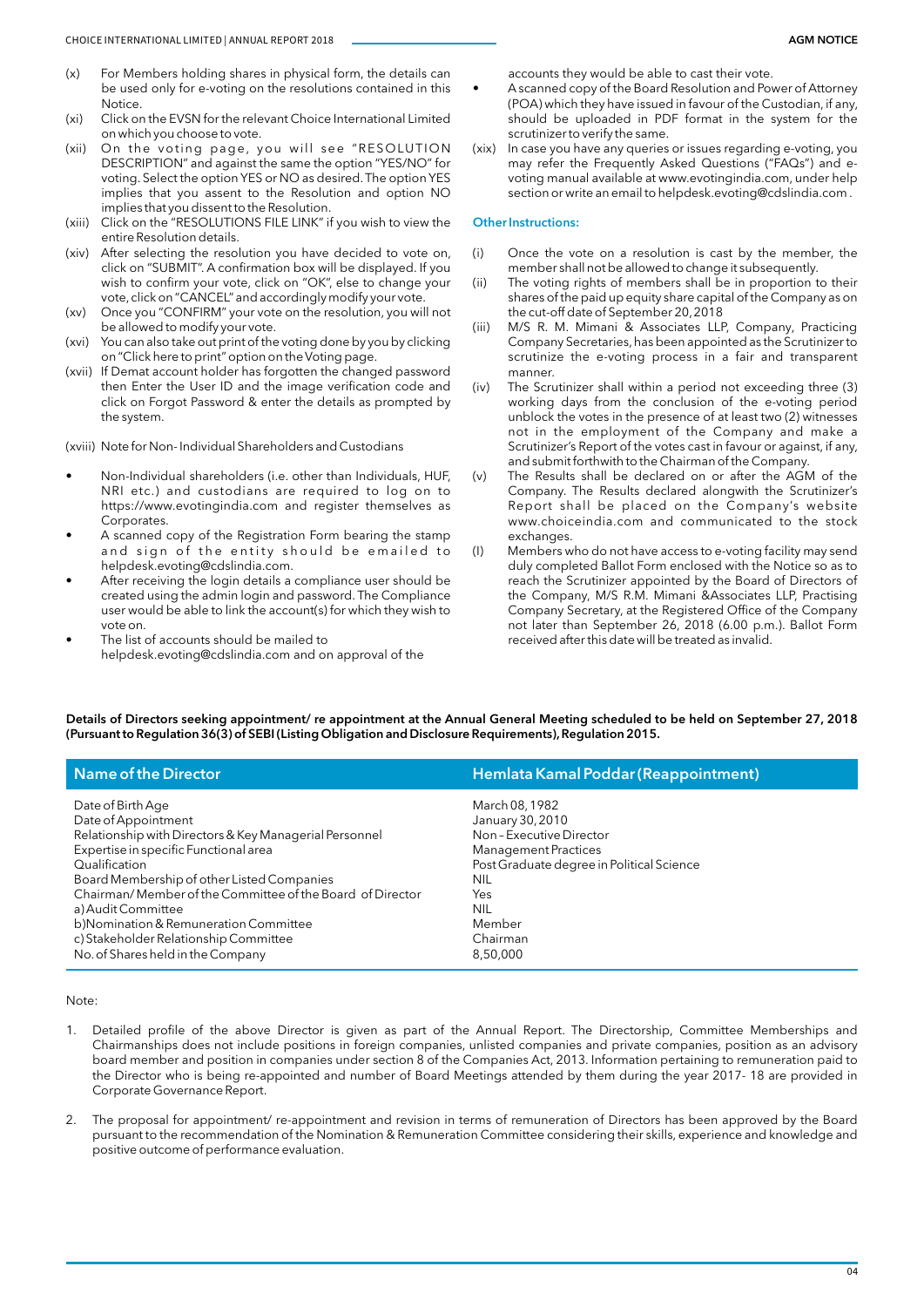

# **Form No. MGT-11**

**PROXY FORM**

[Pursuant to section 105(6) of the Companies Act, 2013 and rule 19(3) of the Companies (Management and Administration) Rules, 2014]

| <b>CIN</b><br>Name of the Company<br>Registered Office | L67190MH1993PLC071117<br>Choice International Limited<br>Choice House, Shree Shakambhari Corporate Park, Plot No. 156-158, J.B. Nagar, Andheri (E), Mumbai - 400 099                                        |  |  |
|--------------------------------------------------------|-------------------------------------------------------------------------------------------------------------------------------------------------------------------------------------------------------------|--|--|
| Name of the Member(s)<br>Registered Address            | <u> 1999 - Johann Barn, fransk politik (d. 1989)</u>                                                                                                                                                        |  |  |
| E-mail ID<br>Folio No./Client ID<br>DPID:              |                                                                                                                                                                                                             |  |  |
|                                                        |                                                                                                                                                                                                             |  |  |
| Name<br>Address<br>E-mail ID                           | <u> 1989 - Johann Stoff, deutscher Stoff, der Stoff, der Stoff, der Stoff, der Stoff, der Stoff, der Stoff, der S</u><br>Signature Signature<br><u> 1980 - Johann Stoff, amerikansk politiker (d. 1980)</u> |  |  |
| OR FAILING HIM;                                        |                                                                                                                                                                                                             |  |  |
| Name<br>Address<br>E-mail ID                           | <u> 1989 - Johann John Stone, markin film yn y sefydlu yn y sydd y gynnwys y gynnwys y gynnwys y gynnwys y gynnwy</u>                                                                                       |  |  |
| OR FAILING HIM;                                        |                                                                                                                                                                                                             |  |  |

| Name                    |                                      |  |
|-------------------------|--------------------------------------|--|
| $\sim$ $\sim$<br>ldracc |                                      |  |
| mail II                 | <b>.</b><br>$\overline{\phantom{a}}$ |  |
|                         |                                      |  |

as my/our proxy to attend and vote (on a poll) for me/us and on my/our behalf at the 25th Annual General Meeting of the company, to the held on Thursday, September 27, 2018 at 11:00 A.M. at Hotel Radisson, X-22, Central Park, Hanuman Nagar, Andheri (East), Mumbai – 400093 and at any adjournment thereof in respect of such resolutions as are indicated herein:

| Item no.               | <b>Resolution</b>                                                                                                                                                                                                                                                                                                                                                                                                                                                                                                                                                                                      | For | <b>Against</b> |
|------------------------|--------------------------------------------------------------------------------------------------------------------------------------------------------------------------------------------------------------------------------------------------------------------------------------------------------------------------------------------------------------------------------------------------------------------------------------------------------------------------------------------------------------------------------------------------------------------------------------------------------|-----|----------------|
|                        | <b>ORDINARY BUSINESS</b>                                                                                                                                                                                                                                                                                                                                                                                                                                                                                                                                                                               |     |                |
|                        | To consider and adopt the audited financial statements (including the<br>consolidated financial statements) of the Company for the financial year<br>ended March 31, 2018 and the reports of the Board of Directors and Auditors<br>thereon.                                                                                                                                                                                                                                                                                                                                                           |     |                |
|                        | To appoint a Director in place of Mr. Hemlata Poddar (DIN No: 02931322), who<br>retires by rotation and, being eligible, offers himself for re-appointment.                                                                                                                                                                                                                                                                                                                                                                                                                                            |     |                |
| 3                      | To ratify the appointment of statutory Auditors.                                                                                                                                                                                                                                                                                                                                                                                                                                                                                                                                                       |     |                |
| Signed this            | 2018<br>day of                                                                                                                                                                                                                                                                                                                                                                                                                                                                                                                                                                                         |     |                |
|                        | Signature of Proxy holder(s)                                                                                                                                                                                                                                                                                                                                                                                                                                                                                                                                                                           |     |                |
| Notes:<br>participant. | 1. This form of proxy in order to be effective should be duly completed and deposited at the Registered Office of the Company, not less than<br>48 hours before the commencement of the Meeting.<br>ii. The Proxy Form should be signed across the Revenue Stamp as per specimen signature(s) registered with the Company/depository<br>iii. A Proxy need not be a Member.<br>. A secondo de de desembro de la distribución de de mandistribución de la distribución de secondo de la distribución de la construída de la construída de la construída de la construída de la construída de la construí |     |                |

- iv. A person can act as proxy on behalf of members not exceeding 50 (fifty) and holding in the aggregate not more than 10 (ten) percent of the total share capital of the company carrying voting rights.
- v. A member holding more than ten percent of the total share capital of the company carrying voting rights may appoint a single person as proxy and such person shall not act as a proxy for any other person or shareholder.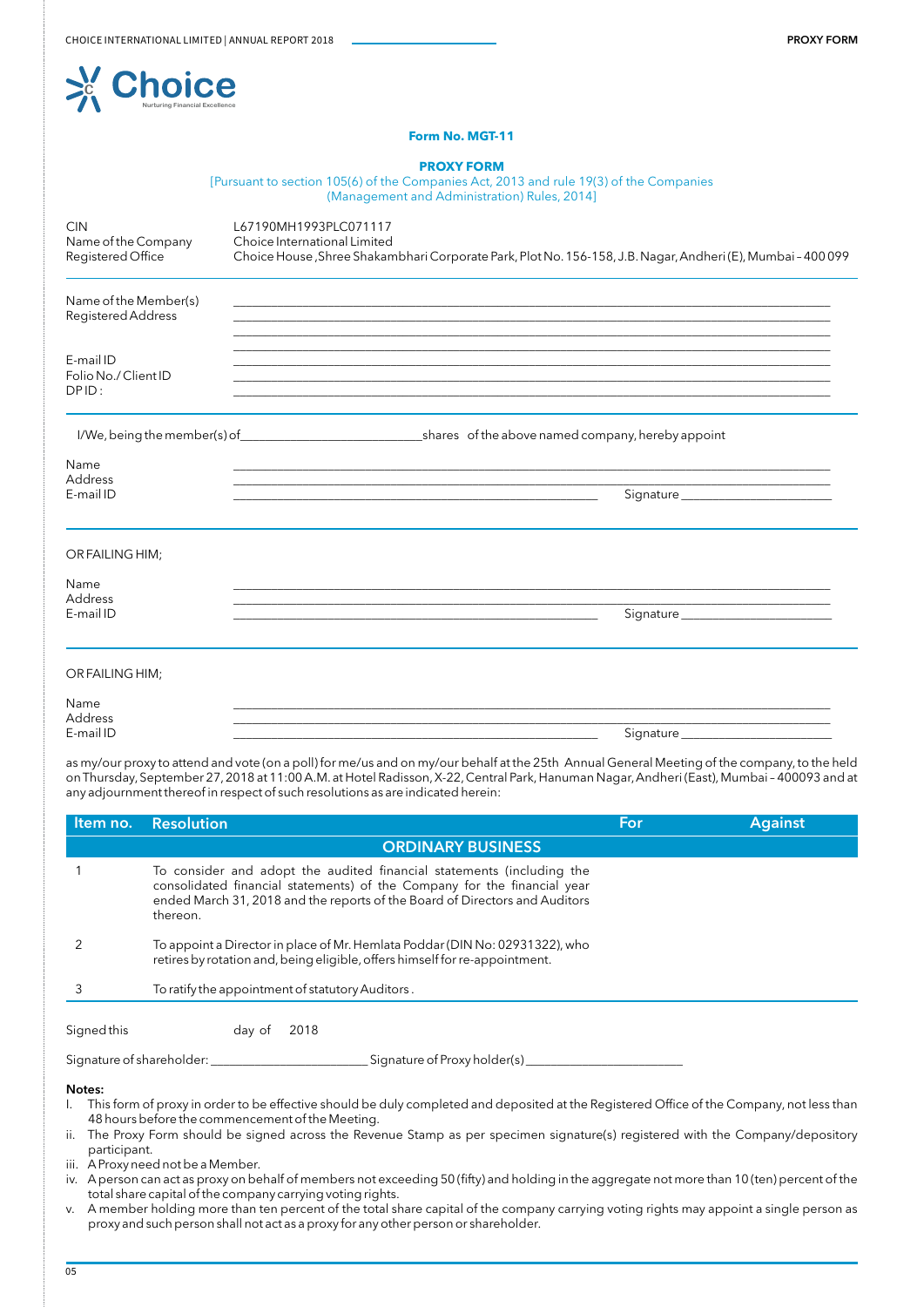

### **CHOICE INTERNATIONAL LIMITED**

Registered Office: Choice House Shree Shakambhari Corporate Park, Plot No. 156-158, J.B. Nagar, Andheri (East), Mumbai-400099 Tel No.: +91-22-6707 9999 Fax: +91-22-6707 9959, Website: www.choiceindia.com, Email ID: info@choiceindia.com CIN: L67190MH1993PLC071117

# **ATTENDANCE SLIP**

Please complete this Attendance Slip and hand it over at the entrance of the Meeting Hall.

Folio No./DP ID-Client ID No.: \_\_\_\_\_\_\_\_\_\_\_\_\_\_\_\_\_\_\_\_\_\_\_\_\_\_\_\_\_\_\_\_\_\_\_\_\_\_\_\_\_\_\_\_\_\_\_\_\_\_\_\_\_\_\_\_\_\_\_\_\_\_\_\_\_\_\_\_\_\_\_\_\_\_\_\_\_\_\_\_\_\_\_\_\_\_\_\_\_\_\_

No. of Shares held:

Name of the Member/ Proxy (IN BLOCK LETTERS):

Address of the Member:

Email ID : \_\_\_\_\_\_\_\_\_\_\_\_\_\_\_\_\_\_\_\_\_\_\_\_\_\_\_\_\_\_\_\_\_\_\_\_\_\_\_\_\_\_\_\_\_\_\_\_\_\_\_\_\_\_\_\_\_\_\_\_\_\_\_\_\_\_\_\_\_\_\_\_\_\_\_\_\_\_\_\_\_\_\_\_\_\_\_\_\_\_\_\_\_\_\_\_\_\_\_\_\_\_\_\_\_\_\_\_\_

 I/ We hereby record my/our presence at the 25th ANNUAL GENERAL MEETING of Choice International Limited At Hotel Radisson, X- 22 , MIDC , Central Park, Hanuman Nagar, Andheri ( East), Mumbai - 400093 on Thursday, September 27, 2018 at11.00 a.m.

Signature(s) of the Member or Proxy

NOTES: You are requested to bring your copy of the Annual Report to the Meeting.

## E-MAIL ID REGISTRATION REQUEST

In compliance with provisions of Rule 18(3) prescribed in Chapter 18 of the Companies Act, 2013, all the Members of the Company who have not registered their email id so far with the Company/RTA and those Members who have registered their email but wish to update their emailids, are requested to fill the below details to register or update their email-ids.

Email Id: \_\_\_\_\_\_\_\_\_\_\_\_\_\_\_\_\_\_\_\_\_\_\_\_\_\_\_\_\_\_\_\_\_\_\_\_\_\_\_\_\_\_\_\_\_\_\_\_\_\_\_\_\_\_\_\_\_\_\_\_\_\_\_\_\_\_\_\_\_\_\_\_\_\_\_\_\_\_\_\_\_\_\_\_\_\_\_\_\_\_\_\_\_\_\_\_\_\_\_\_\_\_\_\_\_\_\_\_\_\_

(Signature of Member)